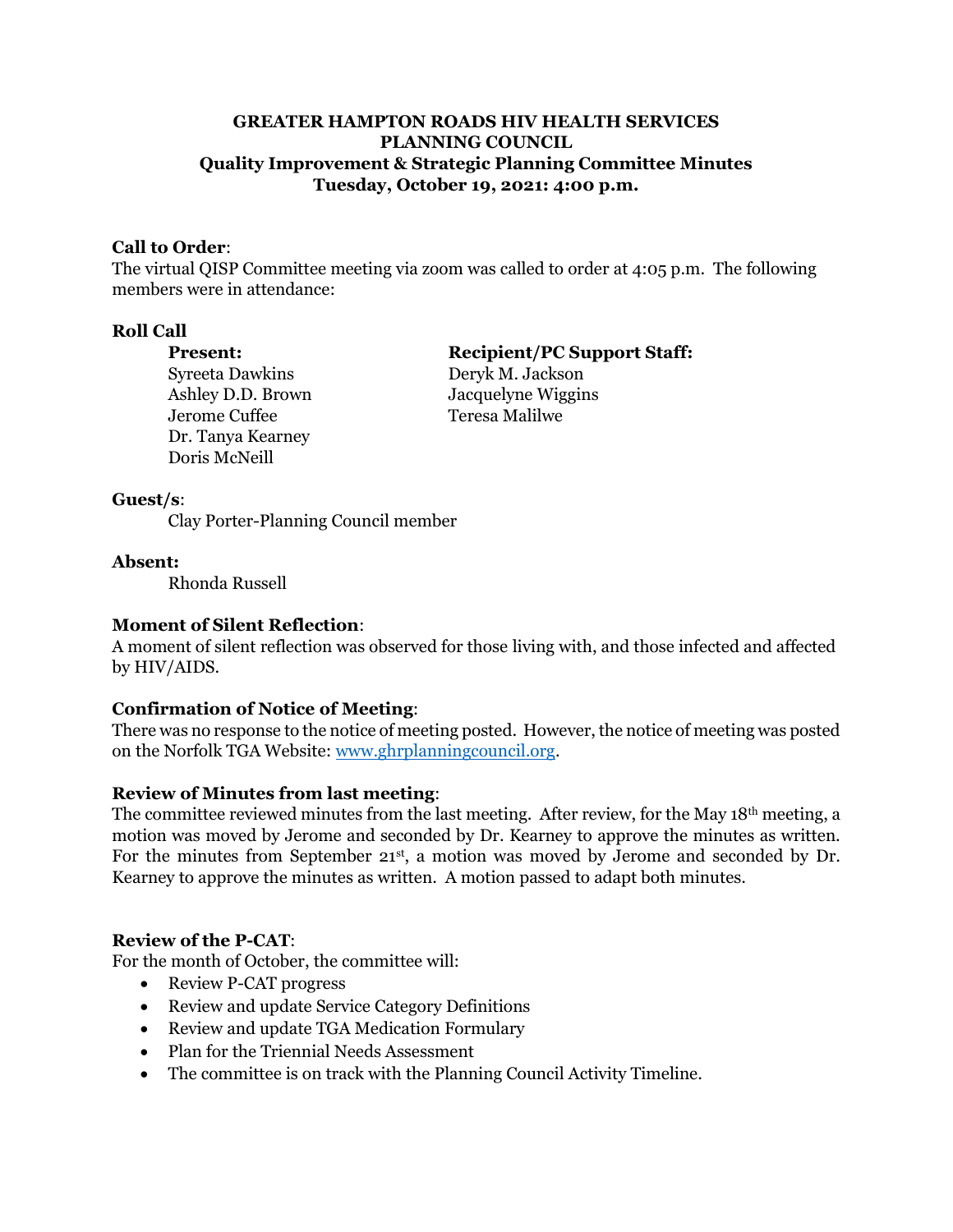#### **Parking Lot Items**:

• *The committee will continue planning for the Triennial Needs Assessment:*

At the last meeting, the Planning Council Support Staff noted that due to funding limitations, the committee should consider doing the leg work instead of contracting out the work. In this regard, it was agreed that the committee will revisit the sub-populations of focus on which the committee will base the Triennial Needs Assessment. The committee will develop their own survey tool.

Dr. Kearney spent some time looking at various Needs Assessments and suggested some questions the committee could use. She hoped that the Support Staff had pulled the questions together so that the committee can begin to select what questions to use and how to roll this out throughout the TGA. The committee sets its own timeframe in this regard.

The Needs Assessments and questions were emailed to the committee, and it was recommended that the committee should start reviewing the Needs Assessments and the questions that were pulled from therein, based on the special populations the committee agreed to look at.

In the interest of time, Support Staff was requested to email the documents and questions to all committee members for review and selection. The selected questions should be received by Support Staff by Friday, November  $5<sup>th</sup>$ . This will give Support Staff an opportunity to fine tune the questions as required for discussion at the next meeting, Tuesday, November 16<sup>th</sup>.

Because of the amount of work the committee has to deal with, the committee will meet in the month of November. Traditionally, the Planning Council/Sub-Committees do not hold meetings in November and December.

• *Review and update Service Standards*:

Support Staff are still waiting to hear from the Project Officer after they reached out to her for guidance whether or not to include Performance Measures in the Standards of Care. The item will be included in the Parking Lot and will be review after guidance has been received from the Project Officer.

• *Review/Update TGA Medication Formulary*:

Dr. Kearney reached out to Dr. Derber for comment/recommendations to the Norfolk TGA Medication Formulary. Dr. Derber, a former Planning Council member, recommended medications that should be removed from the Formulary and a list of medications that should be used. Dr. Derber offered to run an audit but would only be to EVMS specific Providers. The committee reviewed Dr. Derber's comments contained in the EVMS specific Non-ADAP drugs. And Support Staff was requested to forward to the committee, the email with the list of medications and Dr. Derber's recommendations for further review. There was also a suggestion to ask a Pharmacist, {a new member on the Council} to review the Formulary and provide input.